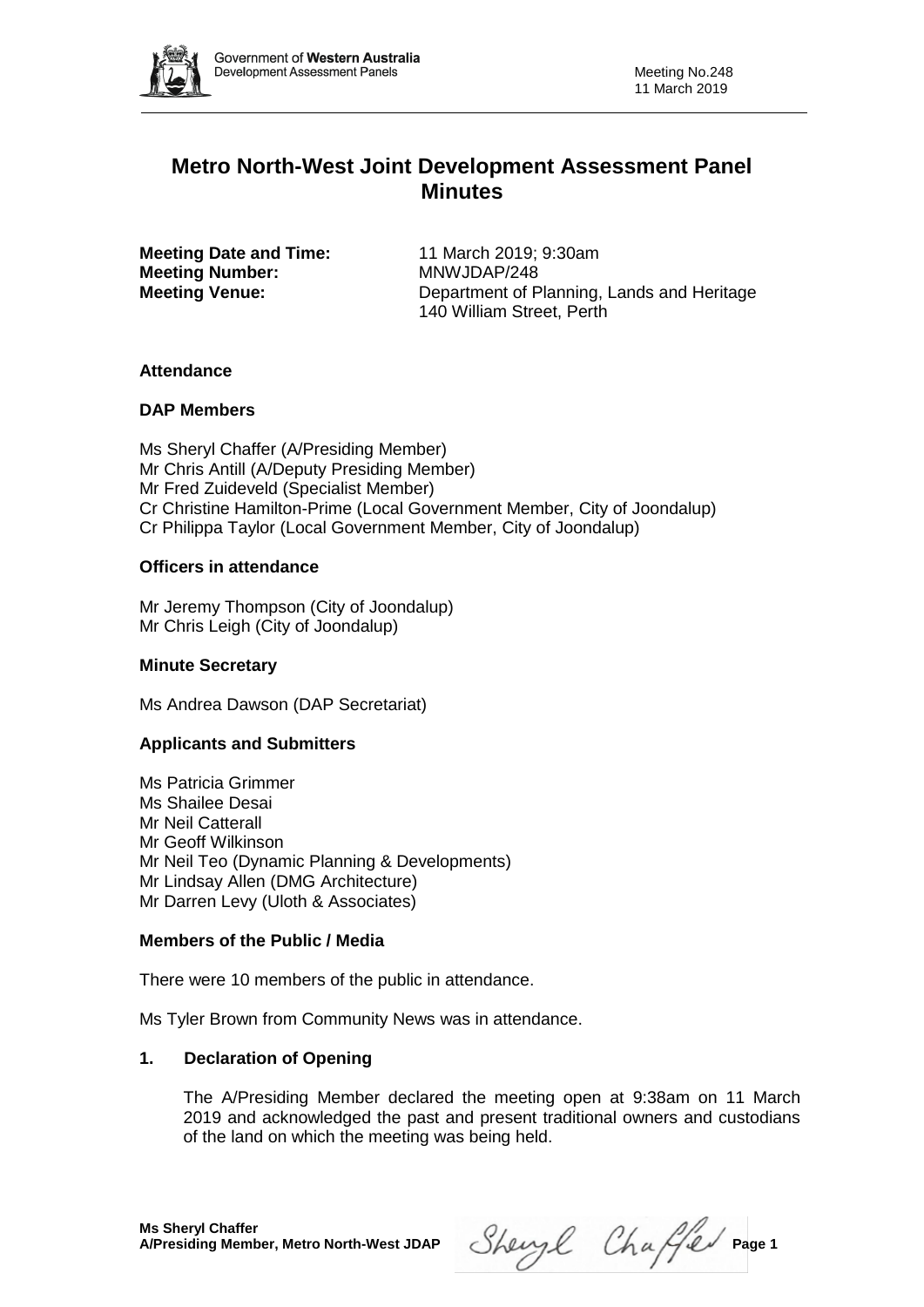

The A/Presiding Member announced the meeting would be run in accordance with the DAP Standing Orders 2017 under the *Planning and Development (Development Assessment Panels) Regulations 2011*.

The A/Presiding Member advised that in accordance with Section 5.16 of the DAP Standing Orders 2017 which states *'A person must not use any electronic, visual or audio recording device or instrument to record the proceedings of the DAP meeting unless the Presiding Member has given permission to do so.',* the meeting would not be recorded.

# **2. Apologies**

Ms Karen Hyde (Presiding Member)

# **3. Members on Leave of Absence**

DAP Member, Ms Karen Hyde has been granted leave of absence by the Director General for the period of 30 January 2019 to 28 March 2019 inclusive.

# **4. Noting of Minutes**

DAP members noted that signed minutes of previous meetings are available on the [DAP website.](https://www.dplh.wa.gov.au/about/development-assessment-panels/daps-agendas-and-minutes)

#### **5. Declaration of Due Consideration**

All members declared that they had duly considered the documents.

#### **6. Disclosure of Interests**

Nil

# **7. Deputations and Presentations**

- **7.1** Ms Patricia Grimmer addressed the DAP against the application at Item 8.1.
- **7.2** Ms Shailee Desai addressed the DAP against the application at Item 8.1.
- **7.3** Mr Neil Catterall addressed the DAP against the application at Item 8.1 and responded to questions from the panel.
- **7.4** Mr Geoff Wilkinson addressed the DAP against the application at Item 8.1 and responded to questions from the panel.
- **7.5** Mr Neil Teo (Dynamic Planning & Developments) and Mr Lindsay Allen (DMG Architecture) addressed the DAP in support of the application at Item 8.1. Mr Neil Teo, Mr Lindsay Allen and Mr Darren Levy (Uloth & Associates) responded to questions from the panel.
- **7.6** The City of Joondalup addressed the DAP in relation to the application at Item 8.1 and responded to questions from the panel.

Sheryl Chaffer Page 2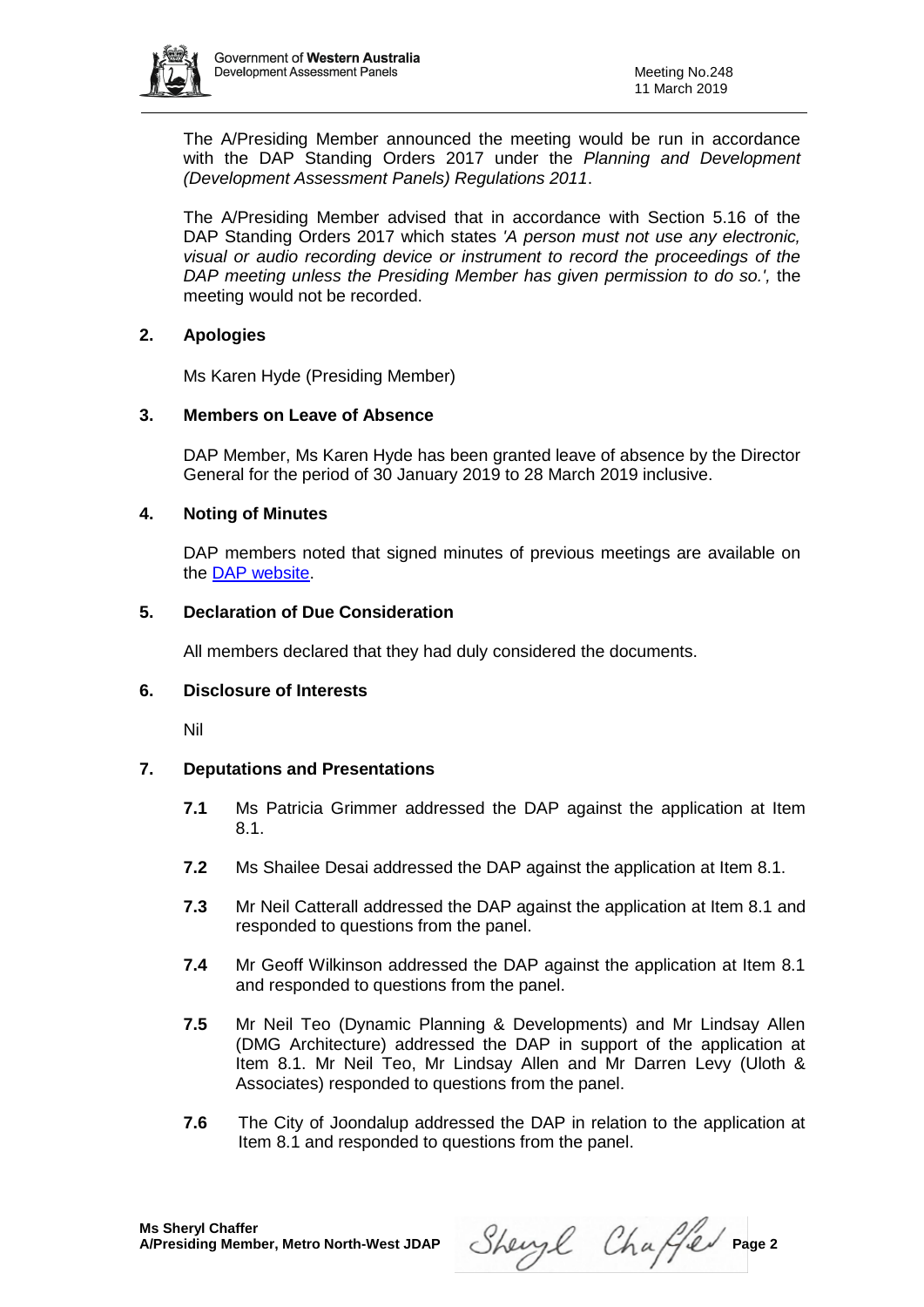

#### **8. Form 1 – Responsible Authority Reports – DAP Application**

| 8.1 | <b>Property Location:</b><br><b>Development Description:</b> | Portion of Lot 9040 (34) Kallatina Drive, Iluka<br>Mixed Commercial Centre (Iluka Plaza) |  |  |
|-----|--------------------------------------------------------------|------------------------------------------------------------------------------------------|--|--|
|     | Applicant:                                                   | Dynamic Planning & Developments                                                          |  |  |
|     | Owner:                                                       | Davidson Pty Ltd and Roman Catholic<br>Archbishop                                        |  |  |
|     | Responsible Authority:<br>DAP File No:                       | City of Joondalup<br>DAP/18/01543                                                        |  |  |

#### **REPORT RECOMMENDATION**

#### **Moved by: Nil Seconded by: Nil Seconded by: Nil Seconded by: Nil Seconded by: Nil Seconded by: Nil Seconded by: Nil Seconded by: Nil Seconded by: Nil Seconded by: Nil Seconded by: Nil Seconded by: Nil Seconded by: Nil Sec**

That the Metro North-West JDAP resolves to:

**Approve** DAP application reference DAP/18/01543 and accompanying plans (Attachment 3) in accordance with Clause 68 of the *Planning and Development (Local Planning Schemes) Regulations 2015*, the *Metropolitan Region Scheme* and the City of Joondalup *Local Planning Scheme No.3* subject to the following conditions:

- 1. Pursuant to clause 26 of the Metropolitan Region Scheme, this approval is deemed to be an approval under clause 24(1) of the Metropolitan Region Scheme.
- 2. This approval relates to the commercial development and associated works only. It does not relate to any other development on the lot.
- 3. The car parking bays, driveways and access points shall be designed, constructed, drained and marked to the specification of the City and in accordance with the Australian Standard for Off-street Car Parking (AS/NZS2890.1 2004), Off-street Parking for People with Disabilities (AS/NZS2890.6 2009) and Off-street Commercial Vehicle Facilities (AS2890.2:2002), prior to the occupation of the development. These bays, driveways and access points shall thereafter be maintained to the satisfaction of the City.
- 4. The Burns Beach Road access shall be upgraded to a full movement access point at the expense of the applicant, to the specifications of the City of Joondalup. These upgrades shall be inclusive of design, review, approval and construction to the cost of the developer.
- 5. Eight on-street parking bays on O'Mara Boulevard shall be constructed by the developer, at the developer's expense, prior to the occupation of the development. The detailed design is to be approved by the City prior to construction.
- 6. Bicycle parking facilities shall be provided in accordance with the Australian Standard for Off-street Carparking – Bicycles (AS2890.3-1993 as amended) prior to the development first being occupied. Details of bicycle parking areas shall be provided to the City for approval prior to the commencement of development.

Sheryl Chaffer Page 3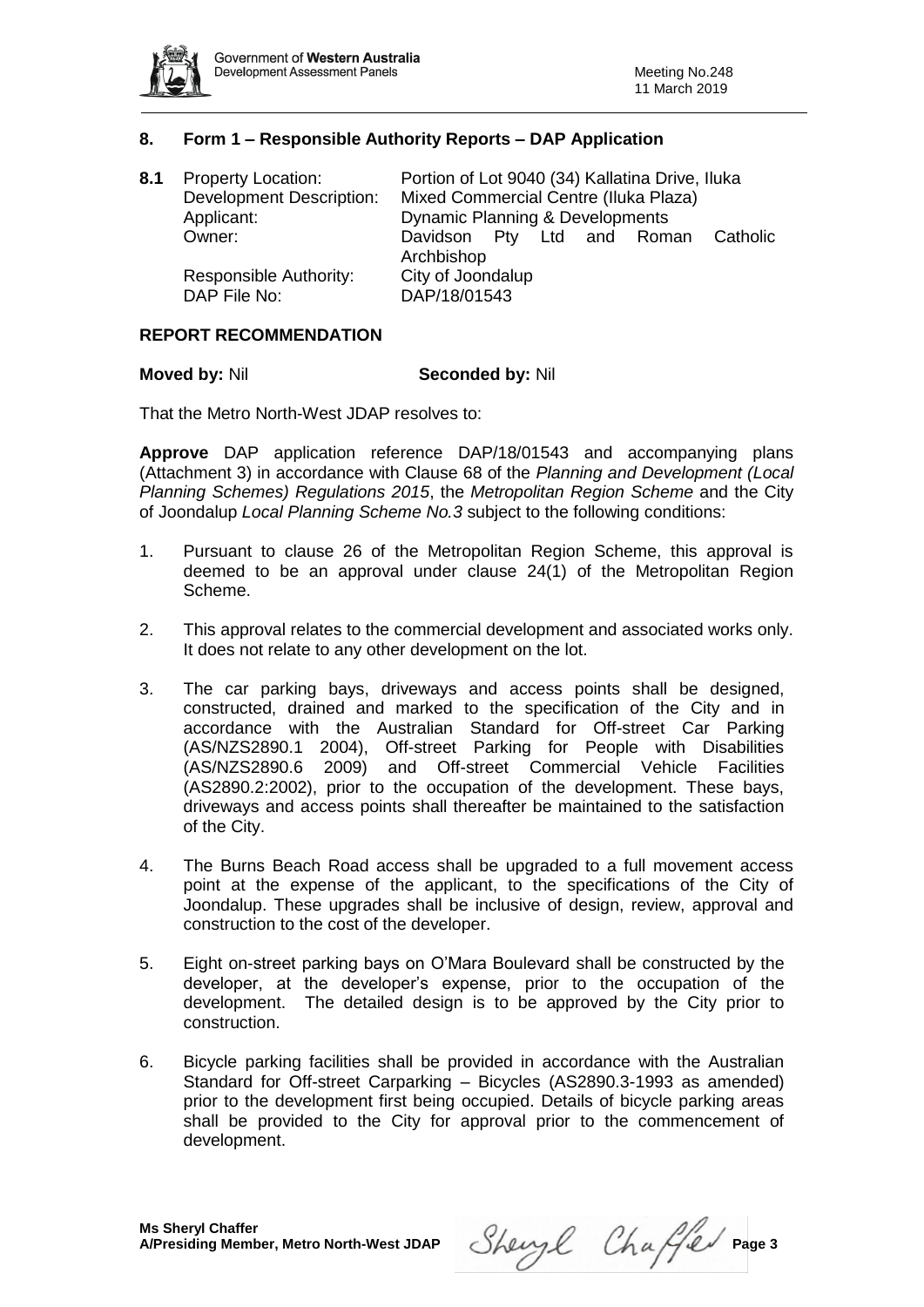

- 7. An easement in gross for the shared driveway shall be placed on the certificate of title for the subject lot to the satisfaction of the City. The easement shall be at the owner/developer's expense and lodged with the Registrar of Titles for endorsement on the certificate of titles, prior to the occupation of development.
- 8. A notification, pursuant to section 70A of the Transfer of Land Act 1893, shall be placed on the certificate of title for the subject lot. The notification shall be at the owner/developer's expense and lodged with the Registrar of Titles for endorsement on the certificate of title, prior to the commencement of development. The notification is to state as follows:

*'This land is within a bushfire prone area as designated by an Order made by the Fire and Emergency Services Commissioner'.*

- 9. Lighting shall be installed along all driveways and pedestrian pathways and in all common service areas prior to the development first being occupied. Details shall be submitted to and approved by the City prior to the commencement of development. Lighting shall be installed in accordance with the lighting plan to the satisfaction of the City.
- 10. Detailed landscaping plans shall be submitted to and approved by the City prior to the commencement of development. These landscaping plans are to indicate the proposed landscaping treatments of the subject site and the adjoining road verges, and shall:
	- provide a minimum of 12 street trees along Burns Beach Road, O'Mara Boulevard and Calis Avenue.
	- The trees along the Calis Avenue frontage should be of a size and scale that will suitably screen the Calis Avenue facade:
	- provide plant species, plant spacing, pot size and quantities and an irrigation design by a Certified Irrigation Designer;
	- provide all details relating to paving, treatment of verges and tree planting;
	- be based on water sensitive urban design and designing out crime principles to the satisfaction of the City;
	- show spot levels and/or contours of the site; and
	- be drawn at an appropriate scale of either 1:100, 1:200 or 1:500.
- 11. Landscaping and reticulation shall be established in accordance with the approved landscaping plans, Australian Standards and best trade practice prior to the development first being occupied and thereafter maintained to the satisfaction of the City.
- 12. A Waste Management Plan, indicating the method of rubbish collection, shall be submitted to and approved by the City prior to the commencement of development. All waste collection shall be in accordance with the approved Waste Management Plan.
- 13. A Delivery Management Plan, indicating the timing of deliveries, shall be submitted prior to the commencement of development and approved by the City prior to the development first being occupied. Delivery management shall then be undertaken in accordance with the approved plan.

Sheryl Chaffer Page 4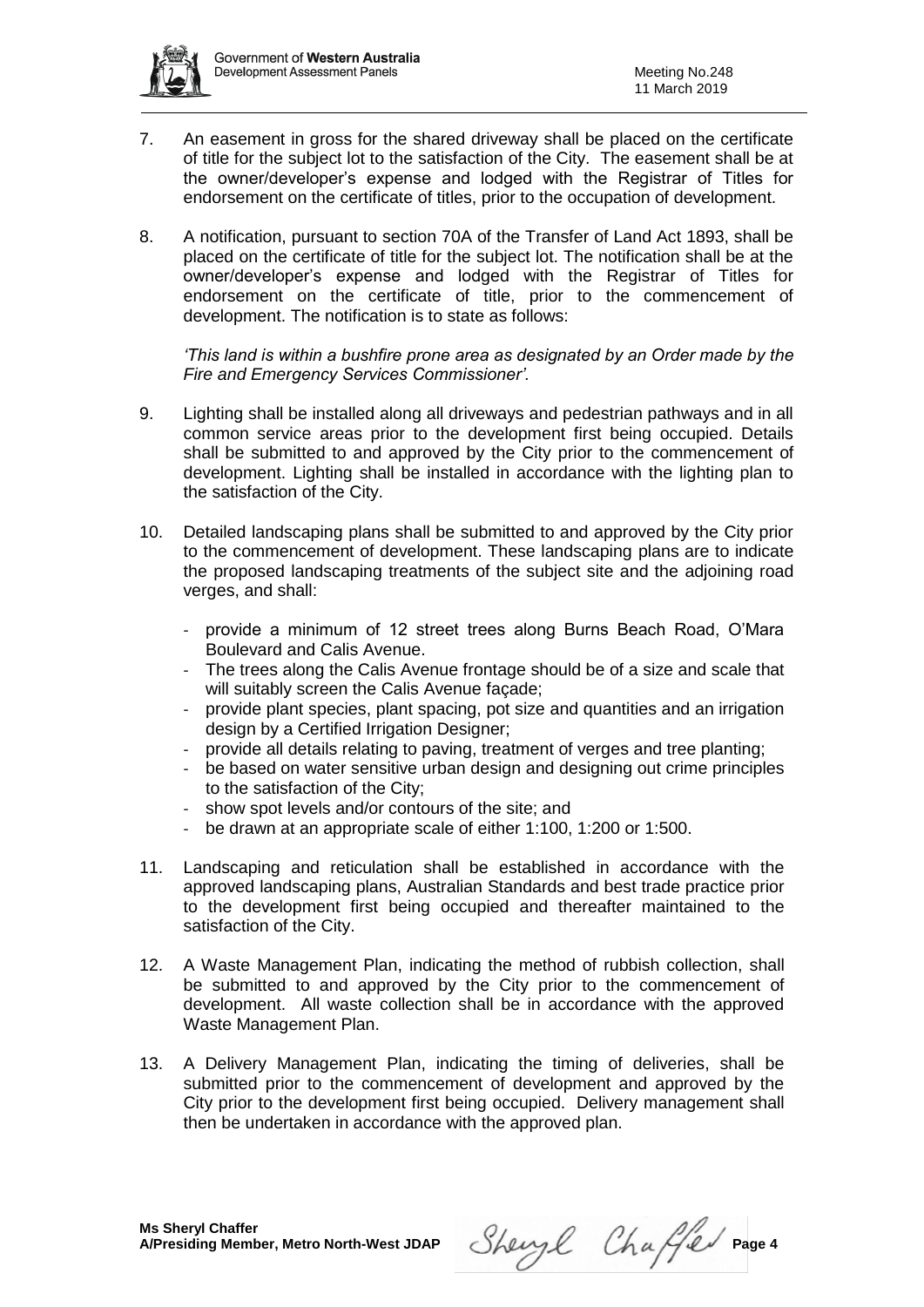

- 14. A Construction Management Plan shall be submitted to and approved by the City prior to the commencement of development. The management plan shall detail how it is proposed to manage:
	- all forward works for the site:
	- the delivery of materials and equipment to the site;
	- the storage of materials and equipment on the site;
	- the parking arrangements and access for the contractors and subcontractors;
	- the management of dust during the construction process;
	- other matters likely to impact on the surrounding properties;

and works shall be undertaken in accordance with the approved Construction Management Plan.

- 15. A detailed acoustic report shall be submitted to the City's satisfaction, prior to the commencement of development. The acoustic report shall demonstrate that the design of the building can ensure that all activities, including those occurring within the gymnasium and child care, comply with the *Environmental Protection (Noise) Regulations 1997*. This is to be demonstrated through an implementation section of the report which shall identify appropriate management of the proposal, including, but not limited to, time restrictions on children in outdoor play areas and any restrictions of gymnasium activities or service vehicle movements. The acoustic report shall also consider any impacts to the adjoining residential development to the north.
- 16. A full schedule of colours and materials for all exterior parts to the development shall be submitted to and approved by the City prior to the commencement of development. With regards to boundary walls on the northern lot boundaries, these are to be aesthetically treated to minimise the visual impact. Development shall be in accordance with the approved schedule and all external materials and finishes shall be maintained to a high standard, including being free of vandalism, to the satisfaction of the City.
- 17. Any proposed building plant and equipment, including air conditioning units, piping, ducting and water tanks shall be located so as to minimise any visual and noise impact on surrounding landowners, and screened from view from the street. Details shall be submitted to and approved by the City prior to the commencement of development. Development shall be in accordance with these approved details.
- 18. The nett lettable area for the site shall not exceed  $2,991\,\mathrm{m}^2$ , without prior approval from the City first being obtained.
- 19. All stormwater shall be collected onsite and disposed of in a manner acceptable to the City.
- 20. All development shall be contained within the property boundaries.
- 21. Glazing shall be visually permeable with no signage or internal fixtures, unless otherwise approved by the City.

Sheryl Chaffer Page 5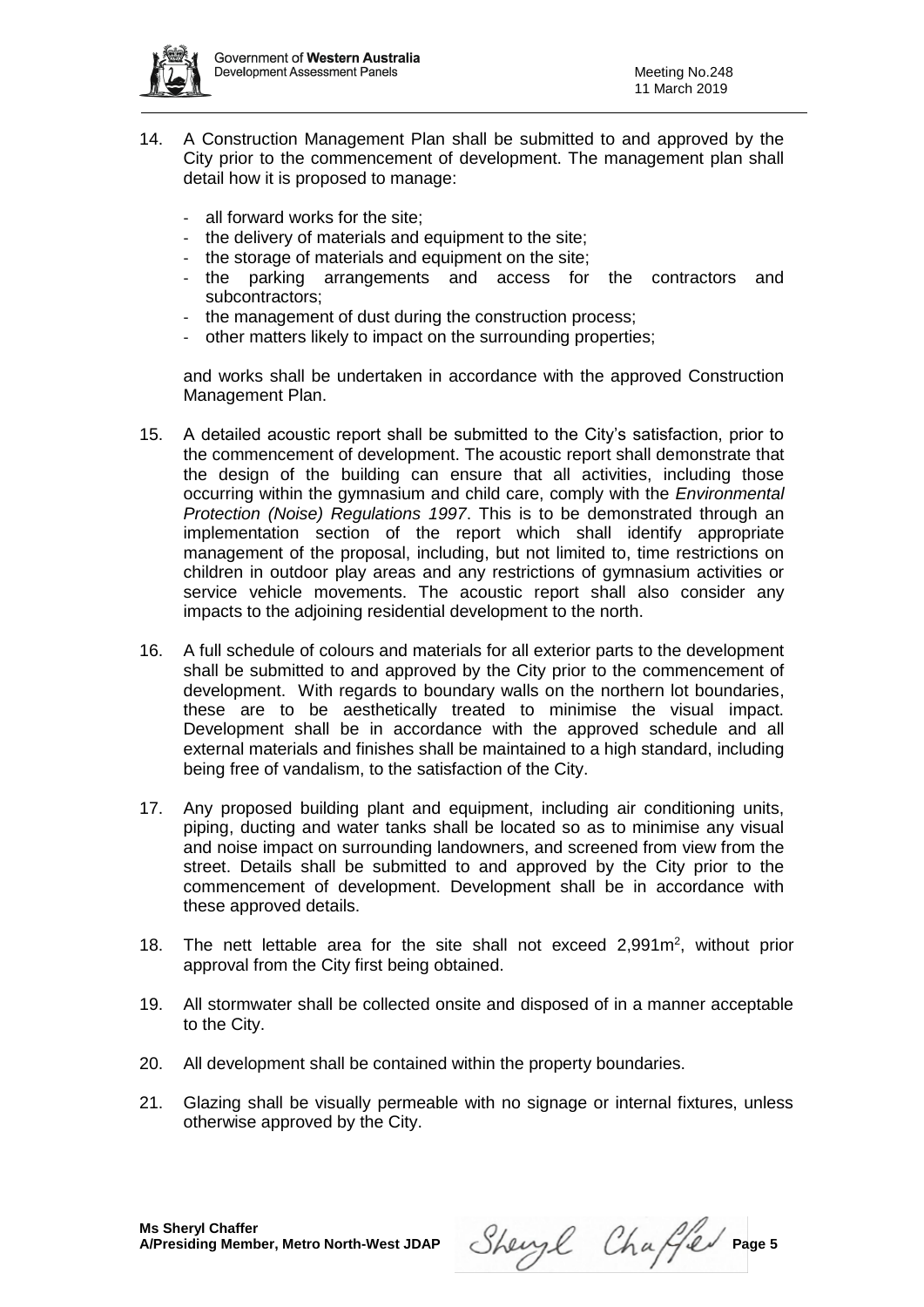

#### **Advice Notes**

- 1. With respect to the marking of the car park areas, line marking and signage shall adequately convey the one-way configuration of the lower car park.
- 2. With respect to the upgrades to Burns Beach Road, the detailed design is to include a cross-section with all relevant information to ensure the intersection treatment is designed adequately and all infrastructure (including light poles and storm water drainage pits) can be relocated and meet relevant standards. It is also recommended consultation be undertaken with Main Roads WA for any approvals that may be required for upgrades to Burns Beach Road.
- 3. The owner/applicant is advised that the subject site has been identified as being within a bushfire prone area as designated by the Fire and Emergency Services Commissioner. As a result:
	- a. a notification on the certificate of title is required in accordance with clause 6.10 of *State Planning Policy 3.7 – Planning for Bushfire Prone Areas* (SPP3.7); and
	- b. additional construction methods may be required as part of the Building Permit.

Further information about the designated bushfire prone areas and SPP3.7 can be found on the Department of Fire and Emergency Services website: <https://www.dfes.wa.gov.au/> and the Department of Planning website: <http://www.planning.wa.gov.au/>

- 4. With respect to the schedule of colours and materials, the City encourages the developer to incorporate materials and colours to the external surface of the building and associated structures, including roofing, that have low reflective characteristics to minimise potential glare from the development impacting the amenity of the adjoining or nearby neighbours.
- 5. The bin store area shall be provided with a concrete floor that grades evenly to an industrial floor waste that is connected to sewer. A hose cock is to be provided to the bin store area.
- 6. Each food business is required to be Registered under the *Food Act 2008*.
- 7. Any existing footpaths and kerbing are to be retained and protected during construction of the development, except where otherwise approved by the City. Should the footpath/kerb be damaged during the construction of the development, it should be reinstated to the satisfaction of the City.
- 8. The applicant/owner is advised that verge treatments are required to comply with the City's Street Verge Guidelines. A copy of the Guidelines can be obtained at <https://www.joondalup.wa.gov.au/verge-treatments/>

**The Report Recommendation LAPSED for want of a mover and a seconder.**

Sheryl Chaffer Page 6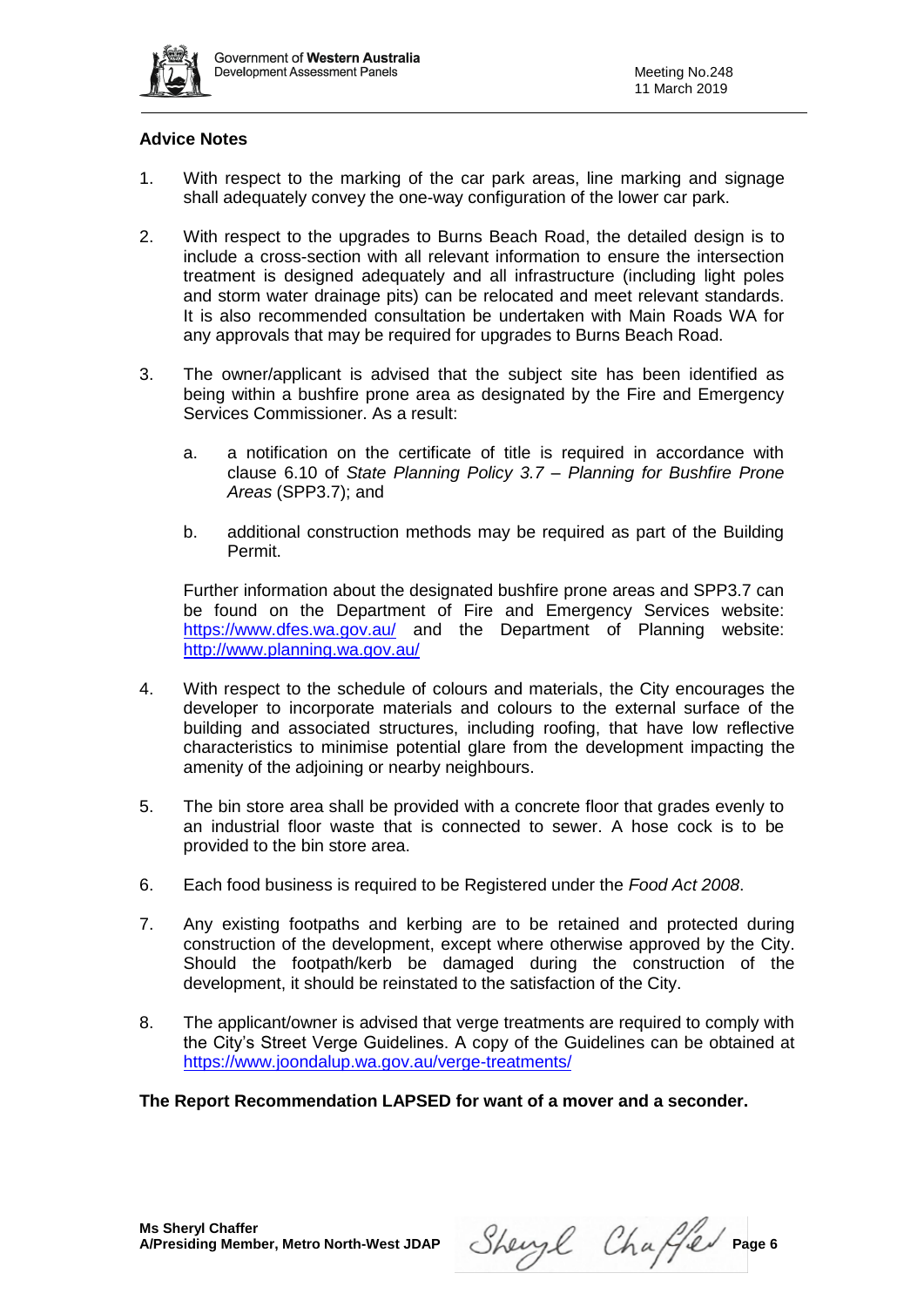

# **PROCEDURAL MOTION**

**Moved by:** Cr Philippa Taylor **Seconded by:** Cr Christine Hamilton-Prime

That the consideration of DAP Application DAP/18/01543 be deferred for a period of 10 weeks, in accordance with section 5.10.1a of the DAP Standing Orders 2017, to allow the applicant to provide revised plans that addresses the following:

- Increased street activation on O'Mara Boulevard via a separate pedestrian entry to the Supermarket.
- Deletion of vehicle access off Calis Avenue.
- Provision of pedestrian access to the upper level separate to any driveway off Calis Avenue.
- Provision of a 2 metre building setback along the Calis Avenue frontage in accordance with the Local Development Plan.

#### **The Procedural Motion was put and CARRIED UNANIMOUSLY.**

**REASON:** The panel agreed that a deferral of the application for a period of 10 weeks was appropriate to allow the applicant to prepare and submit revised plans addressing the above issues with the intent to minimise negative impacts on adjacent properties and improve pedestrian safety and convenience. Deferral also allows the City to assess the revised plans/additional information and to subsequently prepare a revised report

#### **9. Form 2 – Responsible Authority Reports – Amending or cancelling DAP development approval**

Nil

#### **10. Appeals to the State Administrative Tribunal**

The A/Presiding Member noted the following State Administrative Tribunal Applications -

| <b>Current Applications</b> |                           |                                           |  |
|-----------------------------|---------------------------|-------------------------------------------|--|
| <b>LG Name</b>              | <b>Property Location</b>  | <b>Application Description</b>            |  |
| City of                     | Lot 33 and Lot 34 Tuart   | Fourteen (14) Multiple Dwellings          |  |
| Joondalup                   | Trail, Edgewater          |                                           |  |
| City of                     | Lot 100 (304) Scarborough | Motor Vehicle Sales and Repair            |  |
| Stirling                    | Beach Road, Osborne Park  |                                           |  |
| City of                     | Lot 101 (191) Balcatta    | <b>Extension to the Existing Bunnings</b> |  |
| Stirling                    | Road, Balcatta            | Warehouse                                 |  |
| City of                     | Lot 801 (28K) Caloundra   | Proposed 24 hour drive-through            |  |
| Wanneroo                    | Road, Clarkson            | fast food outlet (McDonalds)              |  |

#### **11. General Business / Meeting Close**

The A/Presiding Member announced that in accordance with Section 7.3 of the DAP Standing Orders 2017 only the Presiding Member may publicly comment on the operations or determinations of a DAP and other DAP members should not be approached to make comment.

Sheryl Chaffer Page 7